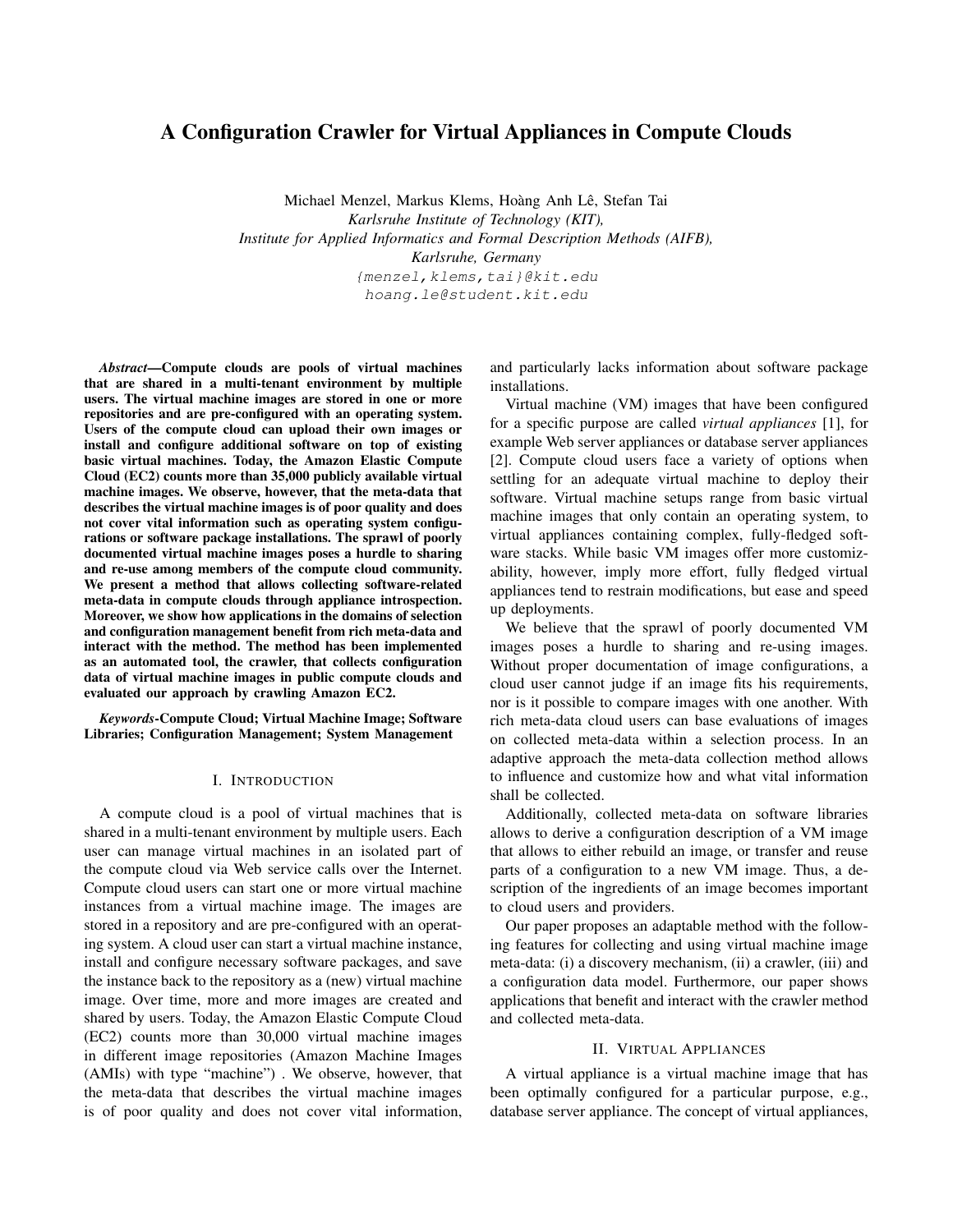hence, depends on the existence of an platform that allows uploading and sharing virtual machine images and on the existence of individuals or organizations that provide the service of configuring and packaging virtual appliances. The platform for sharing virtual machine images is today fulfilled by compute clouds, such as Amazon Elastic Compute Cloud (EC2) or Rackspace Cloud Servers. Currently, there is no widely accepted standard format for a virtual machine image. For this reason, interoperability between compute clouds is limited.

# *A. Communities and Markets*

We observe different models of virtual machine image provision in compute clouds: (1) centralized packaging and management of bare operating system images (e.g., Rackspace), (2) centralized provision of a wide range of virtual machine images, from bare operating system to complex software stacks (e.g., GoGrid), and (3) decentralized provision (e.g., Amazaon EC2). We can further observe that in decentralized provision models many individuals as well as profit and non-profit organizations provide services to package virtual machine images and upload them to repositories of compute Clouds where they can be utilized by Cloud users. Individuals such as Eric Hammond [3], who assembles a variety of Ubuntu Linux AMIs, and organizations like Bitnami [4], rPath [5], and Turnkey Linux [6], specialized on building reliable AMIs with complex software stacks, create an abundance of instantly deployable virtual machine images and, in particular, virtual appliances. Commercial software vendors, including IBM and Oracle, package AMIs and either release them for free or with commercial licenses. Amazon's API comprises fee or license payment services for AMIs (charged by hour or for long-term subscriptions). The Cloud Market [7] holds and maintains a database of 31,270 AMIs.

In a first attempt to evaluate the zoo of virtual machine images on Amazon EC2, we collect and analyze the ownership of publicly accessible AMIs. The results are aggregated in Table I. We focus on the AMI repository that is associated with the EC2 us-east-1 region which is the oldest region and counts the largest number of AMIs (see Figure 1). For comparison, we state AMI ownership numbers of all (currently 7) regions. However, we believe that the global AMI ownership number is less meaningful because some owners just copy the same AMI into different regions. Each copied AMI counts as an individual AMI although it brings no additional value except from being available in a different region.

The statistics that we calculated show that Bitnami is by far the largest AMI owner with more than 1600 AMIs which accounts for nearly 15% of all AMIs in this region. Bitnami is followed by rPath, a company that offers deployment and management software, and CloVR, a company that specializes on genome sequencing applications. Ranks four



Figure 1. Number of AMIs per Amazon EC2 Region.

| Rank                     | Owner                  | images | $%$ images |
|--------------------------|------------------------|--------|------------|
| 1                        | <b>Bitnami</b>         | 1648   | 14.92%     |
| 2                        | rPath                  | 868    | 7.86%      |
| 3                        | <b>CloVR</b>           | 655    | 5.93%      |
| $\overline{\mathcal{L}}$ | Canonical              | 584    | 5.29%      |
| 5                        | Alestic                | 397    | 3.60%      |
| 6                        | <b>AWS</b> Marketplace | 292    | 2.64%      |
| 7                        | Turnkey Linux          | 210    | 1.90%      |
| 8                        | Zeus Technology        | 200    | 1.81%      |
| 9                        | RightScale             | 189    | 1.71%      |
| 10                       | CloudSwitch            | 181    | 1.64%      |
| 11                       | Scalr                  | 161    | 1.46%      |
| 12                       | Elastic Bamboo         | 153    | 1.39%      |
| 13                       | Amazon-1               | 110    | 1.00%      |
| 14                       | Red Hat                | 100    | 0.91%      |
| 15                       | Openbravo              | 98     | 0.89%      |
| 16                       | Amazon (Windows)       | 97     | 0.88%      |
| 17                       | EnterpriseDB           | 60     | 0.54%      |
| 18                       | CohesiveFT             | 58     | 0.53%      |
| 19                       | Ensembl                | 58     | 0.53%      |
| 20                       | Jumpbox                | 53     | 0.48%      |

Table I THE TOP 20 AMI OWNERS BY #IMAGES IN US-EAST-1 REGION.

and five are held by Canonical and Alestic, the major maintainers of EC2 Ubuntu AMIs. In the us-east-1 region, there are 1,796 different owners who own a total number of 10,265 AMIs. In all regions, there are 2,207 different owners who own a total number of 32,944 AMIs.

Most of the EC2 AMIs are Linux-based and free of commercial software licenses (Figure 2). In the Amazon EC2 region us-east-1, approximately 9,600 out of 11,000 AMIs have no commercial software license. Only 5 out of the top 20 AMI owners offer paid AMIs with commercial software, namely AWS Marketplace (100% commercial AMIs), Turnkey Linux (59%), Zeus Technology (100%), EnterpriseDB (100%), and CohesiveFT (74%). The use of free and open source software likely supports sharing and re-use of virtual machine images.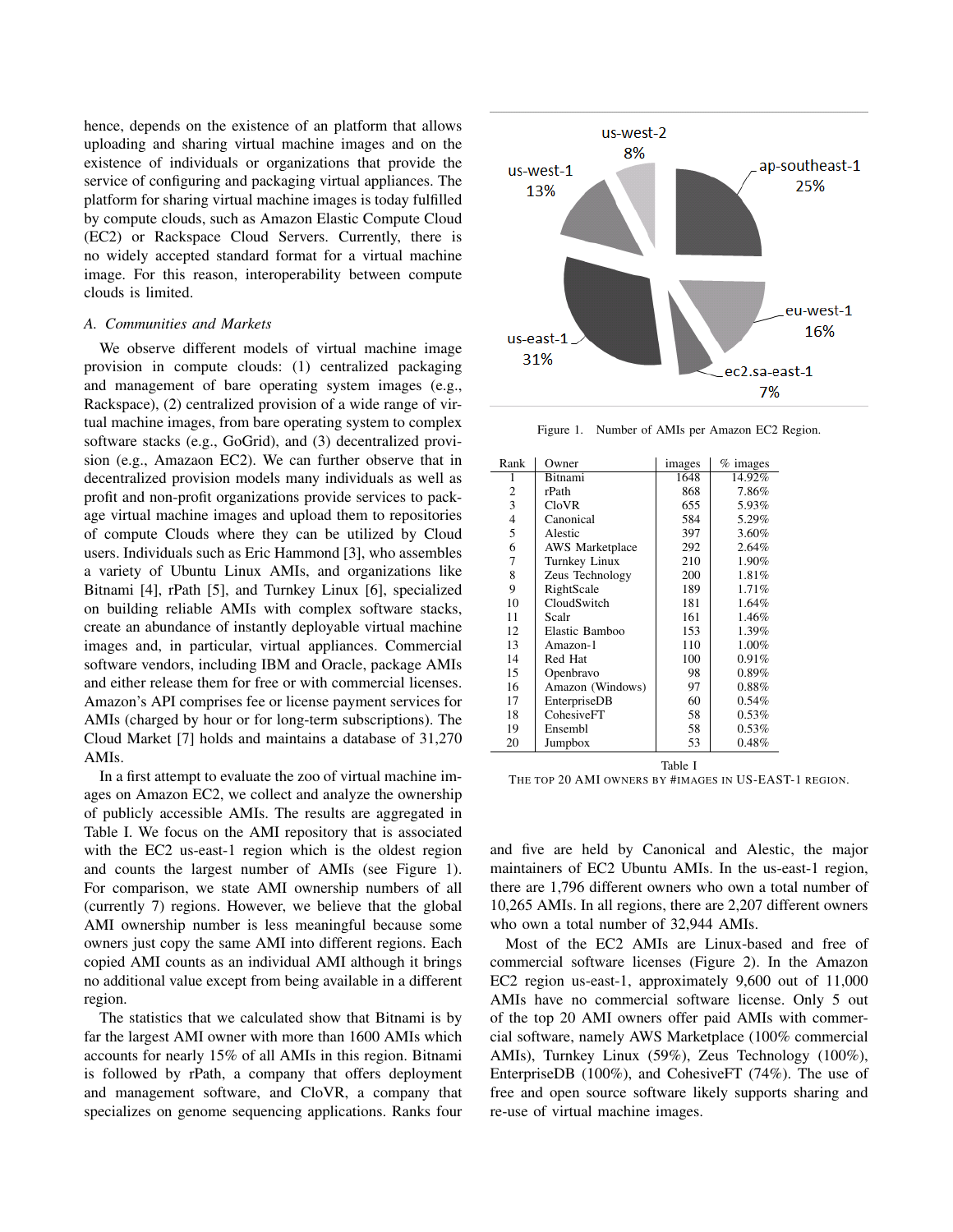

Figure 2. Attributes of AMIs in all regions (global).

| Attribute                                     | <b>AWS</b> | RS       | GG       |
|-----------------------------------------------|------------|----------|----------|
| ID                                            |            |          |          |
| Name                                          |            |          |          |
| <b>Timestamp Created</b>                      | ×          |          |          |
| Timestamp Updated                             | $\times$   |          |          |
| Status Accessibility (Public, Non-Public)     |            | $\times$ |          |
| Status Availablity (Active, Saving, Deleting) |            |          |          |
| Status Progress (Modification Progress)       | $\times$   |          | $\times$ |
| <b>Operating System</b>                       | $\times$   | X        |          |
| Price                                         |            | $\times$ |          |
| Geo Location                                  |            | $\times$ | $\times$ |
| File Location                                 |            | $\times$ |          |
| Owner                                         |            | $\times$ |          |
| Architecture                                  |            | X        | $\times$ |
| Category/Type                                 | ×          | X        |          |
| Description Text                              |            | $\times$ |          |
| Hypervisor                                    |            | X        | X        |
| Disk Volumes                                  |            | $\times$ | $\times$ |

Table II

META-DATA ATTRIBUTES ACCESSIBLE VIA COMPUTE CLOUD APIS.

#### *B. Virtual Machine Image Meta-Data*

Compute cloud providers usually offer mechanisms to annotate virtual machine images with meta-data and make this information accessible as a service. However, information on operating system configurations and software package installations of virtual machine images is not provided by any of the large compute cloud providers. In decentralized provision models, virtual machine image repositories of compute cloud providers are filled by a multitude of users who form a community. The contributors do not properly describe their images with meta-data – neither in the compute cloud repository nor on their own websites.

We examine the meta-data attributes exposed through service APIs of different compute cloud providers, namely Amazon Web Services (AWS), Rackspace (RS) and GoGrid (GG). Table II shows the different meta-data attributes used by each of the three providers.

# *C. Virtual Appliance Introspection*

In analogy to Virtual Machine Introspection (VMI) [8], we define *Virtual Appliance Introspection* (VAI) as a capability to obtain knowledge of operating system configurations and software package installations of a virtual machine image that serves as an appliance. In the following section, we show a method in support of basic introspection capabilities. Our method is used to collect meta-data information of virtual appliances and store the collected information in a central database for data analytics and configuration management.

#### III. THE CONFIGURATION CRAWLER METHOD

In the following sections, we describe the components of our automated, adaptable configuration crawler method for VM images and, in particular, appliances with complex configurations. The method guides through the components subsequently and applies the steps described in each component. The method is divided into three major components that work in concert and support different tasks. The discoverer component prepares task queue of VM images introspection jobs for later parallel data collection. The crawler distributes the tasks to multiple crawler instances that collect the requested meta-data from inside a launched virtal machine and upload their results to the data management component. In the data management component crawling results are structured in a model and persisted in a database management system which provides interfaces to make use of the results in applications (see IV).

# *A. The Discoverer*

The *Discoverer* takes a list of *repositories* and *filters* as inputs. A repository is a uniquely identified location where virtual machine meta-data of a compute cloud provider can be accessed. For example, Amazon EC2 offers an API that allows fetching a list of all AMIs from EC2 repositories in different regions. The Discoverer outputs a *discovery list* for each repository, i.e. a list of ids of virtual machines that have been found in the repository and match the filter criteria.

Filters are provider-specific or even repository-specific since different compute clouds likely provide differently named and detailed meta-data. There are two types of negative filters: (1) user-defined K.O. criteria, and (2) userdefined block-lists. K.O. criteria remove unwanted VM images from the discovery list, such as images with commercial software licenses. Then the ids in the block-list are matched with the discover list. Each match is removed from the discovery list, for example, ids of images that have already been introspected. Users can also define a positive filter, i.e. requirements that need to be fulfilled, for example, a specific operating system.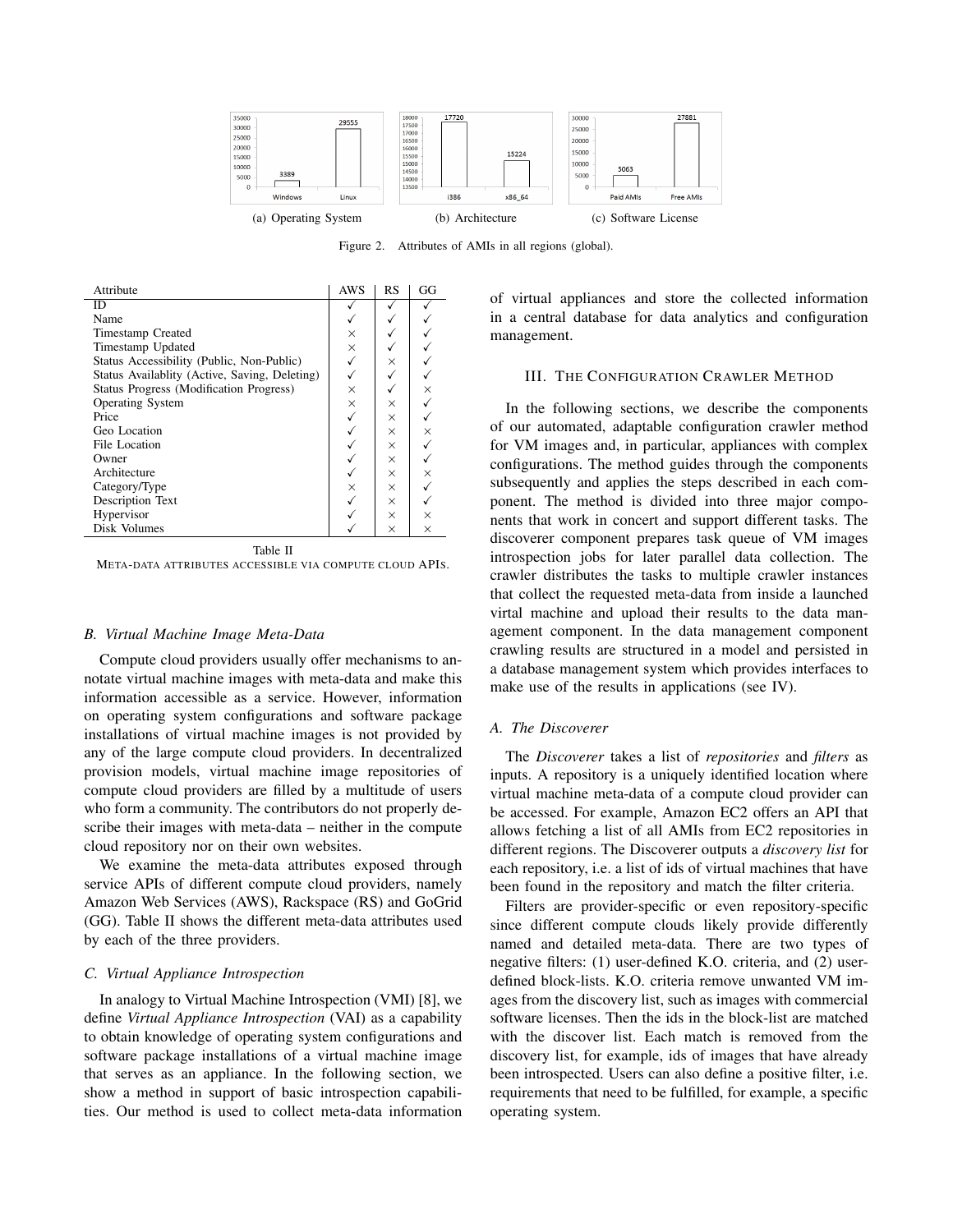

Figure 3. The Configuration Crawler Method.

# *B. The Crawler*

The *Crawler* collects meta-data from a subset of the virtual appliances represented by VM image ids in the discovery list. Since the discovery list can be long, the user might want to narrow down the list. We suggest two approaches to reduce the size of the discovery list. The user either selects the desired images by their id or description, or the user inputs the desired coverage, either as an absolute number of VM images or as a fraction of the discovery list between 0 and 100%. In the latter case, simple random sampling is used to select the images.

Additionally, a stated cost budget restrains the total number of introspections to a maximum amount of costs. The cost calculation needs to align with the actual costs generated at the Cloud provider with cost models differing in means of preciseness or billing subjects causing different costs per introspection, e.g., Amazon bills by the hour. While the cost budget would not be exceeded by an additional virtual machine instantiation the crawler proceeds with processing the discovery list.

The discovery list can be processed in parallel by multiple Crawler instances. If the user provides a split function to the Crawler, the discovery list is segmented into multiple discovery list partitions. Each discovery list partition is processed by a separate Crawler instance. A Crawler instance can be a separate thread or process on the same server, or a separate (virtual) server.

Each Crawler instance runs the following sequential process for each VM image in the partition of the discovery list:

- 1) Launch an instance of the VM image (if possible)
- 2) Upload and install a configuration management agent on the running instance
- 3) Execute the agent with parameters, collect the requested meta-data and download the meta-data to a central database

Step 1 requires an API to a compute service in order to launch an instance of a VM image. The second step requires a channel to upload the agent software onto the running virtual machine instance. For Linux operating system instances, the agent software bundle is uploaded with ssh. Next, an installer script checks the operating system (Linux distribution) and decides which agent software to install. Of course, existing agents of configuration management software packages could be used in this procedure, e.g., Puppet's facter<sup>1</sup>. In the third step, the agent is executed and collects meta-data. All collected data is retrieved from the agent by the crawler which, again, uploads and stores it in a central database. For the third step a user can provide agent parameters that determine (1) what meta-data to collect or (2) how to collect meta-data. By giving a list of attributes a user can define what data to collect from the instantiated virtual machines. A user can, furthermore, inject a custom script to be executed by the agent that collects (additional) meta-data. Virtual machine instances contain different operating systems and execution environments, and, thus, custom scripts must be provided in multiple versions or made platform-independent.

The crawler is kept as simple as possible to reduce failures that could emerge due to incompatibility of the agent software running on different operating systems. Therefore, the data that is uploaded into the central database has the native data format (e.g., JSON or XML) and structure used by the agent. However, in a subsequent step, data needs to be transformed and uploaded to a data management system that allows complex queries and analytics. Since every agent

<sup>1</sup>http://projects.puppetlabs.com/projects/facter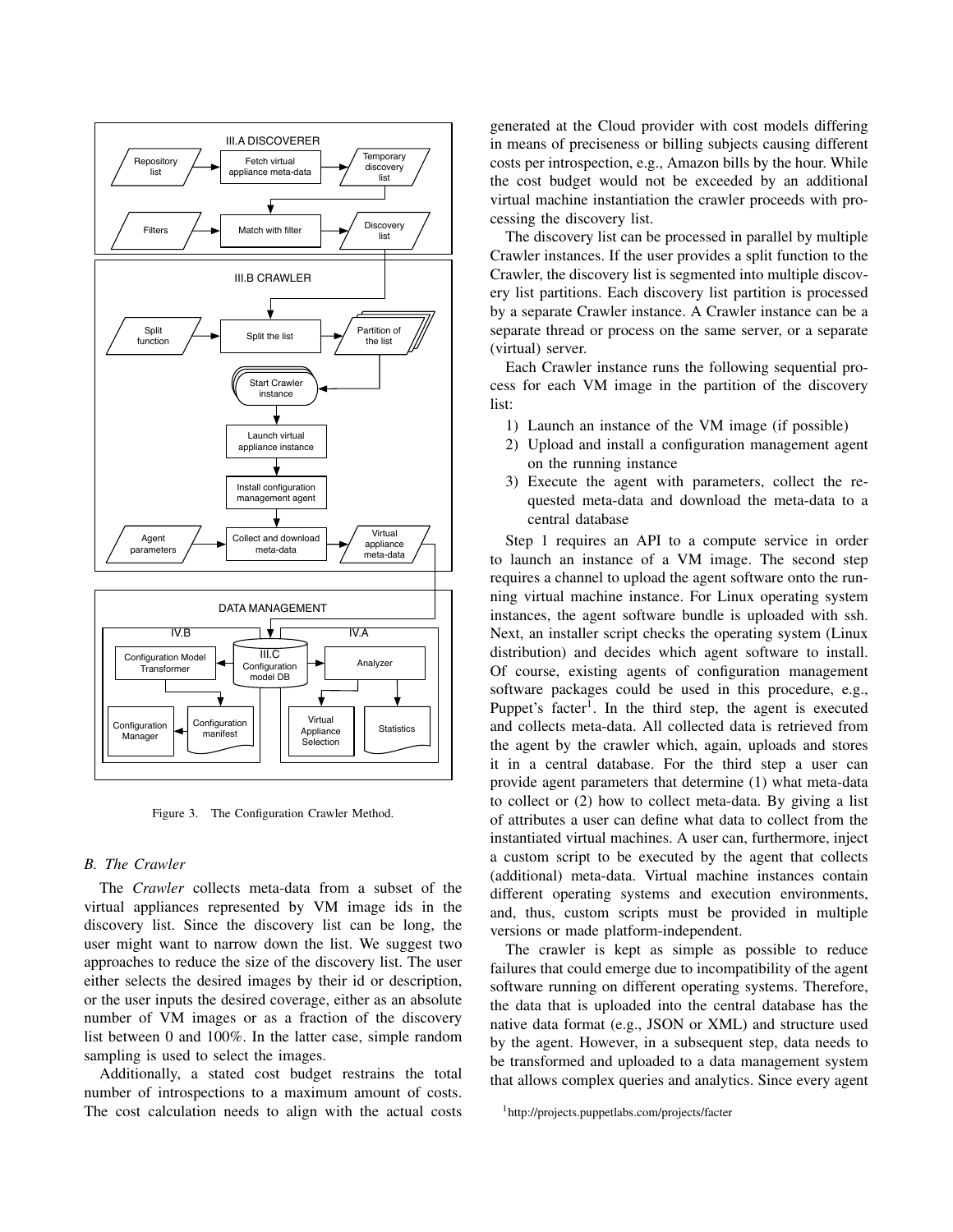produces different output formats we refer to data integration approaches for transformation of the data into the proposed data model.

#### *C. The Configuration Data Model*

As a basis for future applications the following data model shall provide a structured, queriable source of information about introspected virtual appliance configurations. In our model, depicted in Figure 4, we consider the superset of attributes and information available through both, the compute cloud APIs and our crawler (see Table II). While Virtual Machine Image objects hold meta-data directly connected with a virtual machine, Software and ProgrammingLanguage objects hold information on an appliance's configuration retrieved with the crawler. Both, Software and ProgrammingLanguage, contain an AttributeMap attribute that allows to store arbitrary additional information as key-value pairs. Also, all data is typed as String to support all sorts of data formats as the attribute "Version", for instance, might be a number "3.0" or a non-numeric text "3.0-milestone".



Figure 4. The Configuration Data Model.

#### IV. APPLICATIONS

The configuration models that have been collected by the Crawler and are stored in a central configuration model database are valuable input for a broad spectrum of software development and system administration applications. On the other side, applications can interact and apply the configuration crawler method. We address multiple application scenarios and show how the data that has been collected with our method and the crawler as an instrument adds value to the public compute cloud communities.

# *A. Configuration Analytics*

The data collected by the Crawler can be used for configuration analytics and search. We describe how virtual machine candidates can be identified when filtering by requirements based on analytics. Furthermore, we give insights into Amazon's virtual machine database fed by the community. Therefore, we conducted an analysis on attribute clusters in publicly available AMIs based on recent crawling results.

Table III CLOUDGENIUS AND ADDITIONAL REQUIREMENT TYPES

| Value Type    | Req. Type | Boolean Expression                    |
|---------------|-----------|---------------------------------------|
| Numerical     | Max       | $1 < v_r$<br>$\chi(\alpha)$           |
| Numerical     | Min       | $\chi(\alpha) > v_r$                  |
| Non-numerical | Equals    | $=$ s                                 |
| Non-numerical | OneOf     | $\in S$                               |
| Non-numerical | Includes  | $(\beta)_1, , \chi(\beta)_n \} \ni s$ |

*1) Virtual Appliance Selection.:* With specific details, a list of appliance candidates can be identified that are the best fit for given requirements. In particular, the problem space of virtual appliance selection [9] can be addressed and improved with very detailed requirement definitions. This potentially results in more accurate filtering and higher qualified virtual appliance candidates. We discuss how configuration models that have been collected with the Crawler can be used in the CloudGenius framework [9]. Also, how the CloudGenius framework can profit from employing the crawler method.

In the CloudGenius framework, an essential step is the selection of virtual appliances and images that suit an engineer's preferences in combination with a compute service. To filter out ineligible appliances according to their configuration, we propose to include configuration meta-data in the framework's requirement definition phase (see requirement types in Table III). When integrating the collected configuration meta-data into the CloudGenius framework, additional information on the images can be accessed to set constraints, e.g., Java version  $> 5$ , Region = "US".

With the configuration models, an additional requirement type needs to be introduced to the CloudGenius framework. When requiring a certain software package or programming language to be pre-setup in the appliance, requirement constraints must be defined with an " $\exists$ " operator. In detail, the operator is for non-numerical value types. The operator queries the existence of a value in a set of values related to the appliance:  $\{\chi(\beta)_1, ..., \chi(\beta)_n\} \ni s$ .

For complex requirement definitions, analysis capabilities should rather be based on a declarative approach. The requirement definitions are imported into a database system and can be queried, for example with SQL.

The CloudGenius framework can also actively employ the crawler method for collecting certain information benefitial in a virtual machine image selection. Therefore, within a migration process an engineer must provide the input for the Crawler, the mandatory repository list and split function to consider and optionally budget, filter functions and agent parameters. A default filter function might be provided by the framework. With agent parameters the engineer can actively determine which meta-data to collect that is vital for her virtual machine decision.

*2) Basic AMI Analysis.:* We use the Crawler to collect configurations from 869 out of 981 Ubuntu AMIs provided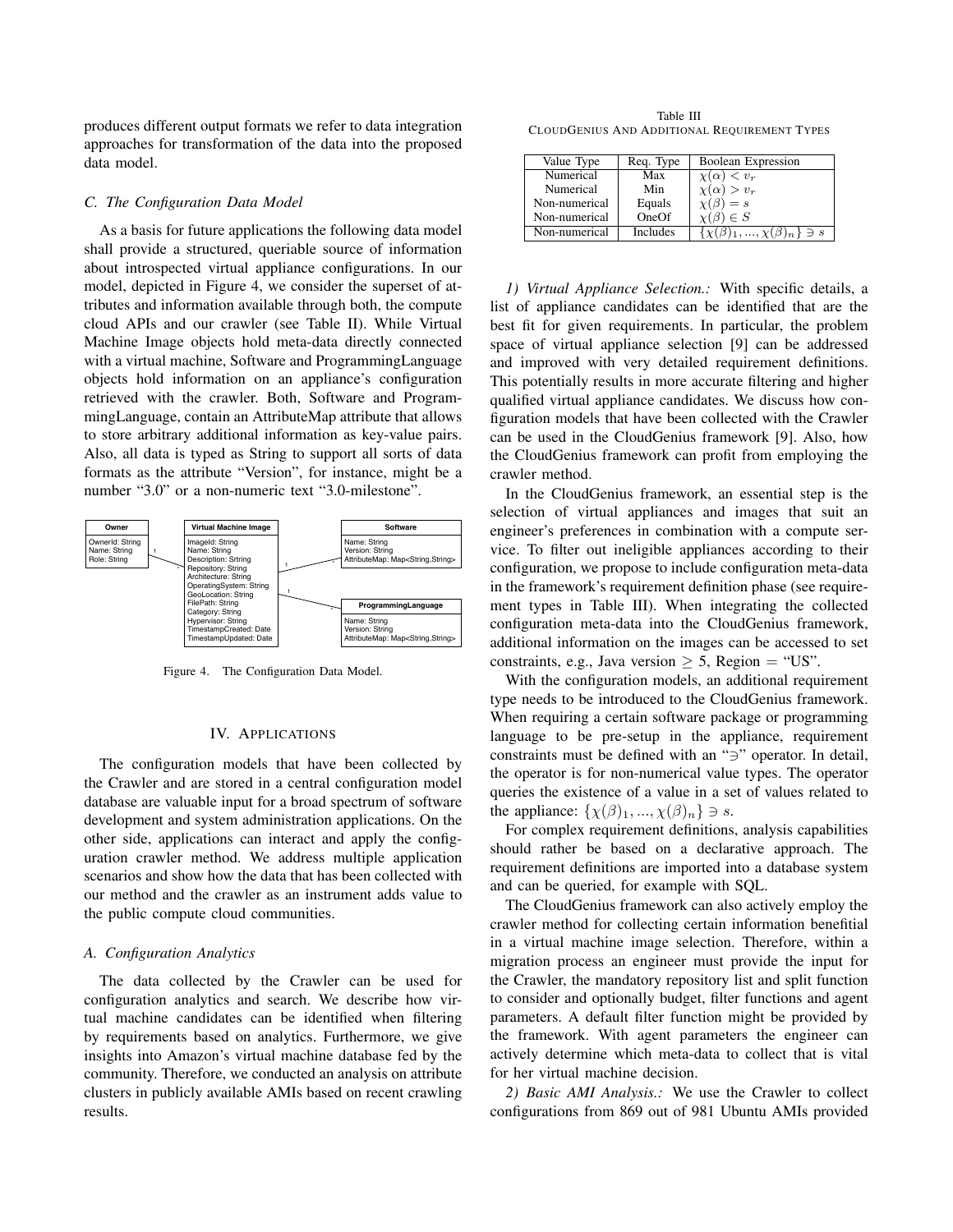| Ubuntu package name | <b>Installation count</b> |  |
|---------------------|---------------------------|--|
| perl                | 863                       |  |
| python              | 710                       |  |
| python2.6           | 247                       |  |
| python2.7           | 263                       |  |
| ruby1.8             | 399                       |  |
| openjdk-6-jdk       |                           |  |
| build-essential     | 153                       |  |
| openssh-server      | 869                       |  |
| vim-tiny            | 843                       |  |
| vim                 | 502                       |  |
| subversion          | 23                        |  |
| git-core            |                           |  |

Table IV EXAMPLE: SOFTWARE PACKAGE COUNT (CANONICAL AND ALESTIC.COM).

|         | <b>AMI</b> Owner | <b>AMI</b> count |
|---------|------------------|------------------|
| Topic 0 | Canonical        | 202 (38.5%)      |
| Topic 1 | Canonical        | 322 (61.5%)      |
| Topic 0 | <b>Bitnami</b>   | 159 (89.7%)      |
| Topic 1 | <b>Bitnami</b>   | 38 (19.3%)       |

Table V LATENT DIRICHLET ALLOCATION (LDA) REPORT FOR 2 TOPICS AND 100 MINTOKEN.

by Alestic.com and Canonical. The remaining 112 AMI could not be accessed by the Crawler due to ssh connections failures (using either the root or the ubuntu user). Table IV shows examples of software package count queries.

*3) Document Cluster Analysis.:* We use the Latent Dirichlet Allocation (LDA) [10], a document clustering technique, as a means to discover topics of similar virtual machine images. For instance, a Web server virtual appliance would belong into a different topic as a database machine image, which again, would belong into a different topic as a bare Ubuntu machine image. Using LDA, an Ubuntu-based Web server appliance would be modeled as a mixture of different topics, involving Ubuntu packages and Web server packages.

The LDA is implemented with the LingPipe Java library<sup>2</sup>. We parse a collection of configuration models that the Crawler collected from the AMI owners Canonical and Bitnami. The *number of topics* must be specified, as well as the *minimum token count* (mintoken), and other input parameters. We experiment with both parameters, starting with 2 categories and 100 mintoken. The LDA outputs a report summarized in Table V. The Canonical AMIs are nearly evenly distributed across both categories whereas the Bitnami AMIs are much stronger associated with Topic 0, which therefore could be labeled "Bitnami Topic". The results indicate that the Canonical Ubuntu images are less specialized than the Bitnami images and appliances (as expected).

#### *B. Configuration Management*

The configuration models that have been collected by the Crawler can be transformed into input files for a declarative configuration management tool, such as Puppet [11]. Listing 1 shows an excerpt from a configuration model that the crawler has collected. The configuration model is transformed into a Puppet manifest as shown in Listing 2.

Listing 1. Crawled configuration model of an Ubuntu 11.04 Natty instance

```
...
"python2.7": {
 "version": "2.7.1-5ubuntu2",
 "description": "An interactive high-level
      object-oriented language (version 2.7) "
},
"python2.7-minimal": {
  "version": "2.7.1-5ubuntu2",
  "description": "A minimal subset of the
      Python language (version 2.7) "
},
"readline-common": {
 "version": "6.2-0ubuntu1",
  "description": "GNU readline and history
      libraries, common files "
},
"rsync": {
  "version": "3.0.7-2ubuntu3",
 "description": "fast remote file copy program
       (like rcp) "
},
...
```
#### Listing 2. Generated Puppet manifest file

```
...
package { 'python2.7':
  ensure => '2.7.1-5ubuntu2',
}
package { 'python2.7-minimal':
  ensure \Rightarrow '2.7.1-5ubuntu2',
}
package { 'readline-common':
  ensure \Rightarrow '6.2-0ubuntul',
}
package{ 'rsync':
  ensure => '3.0.7-2ubuntu3',
}
...
```
The Puppet manifest can be applied to a different virtual machine image and thus transfer (parts of) the configuration from a source image to a target image. This could be useful for migrating the configuration of an image from one compute cloud into another one, for re-creating similar images, etc. From our experience, the process works fairly well but cannot be fully automated, as there are always some incompatibilities between package names and package version names, particularly between different operating systems. For example, transferring the configuration from a base Ubuntu 11.04 AMI (ami-87c31aee) to another Ubuntu 11.04 AMI with Ruby Passenger Rails3 (ami-bfb473d6) resulted in 10 errors (package could not be installed) and in 33 package updates while 339 packages remained untouched.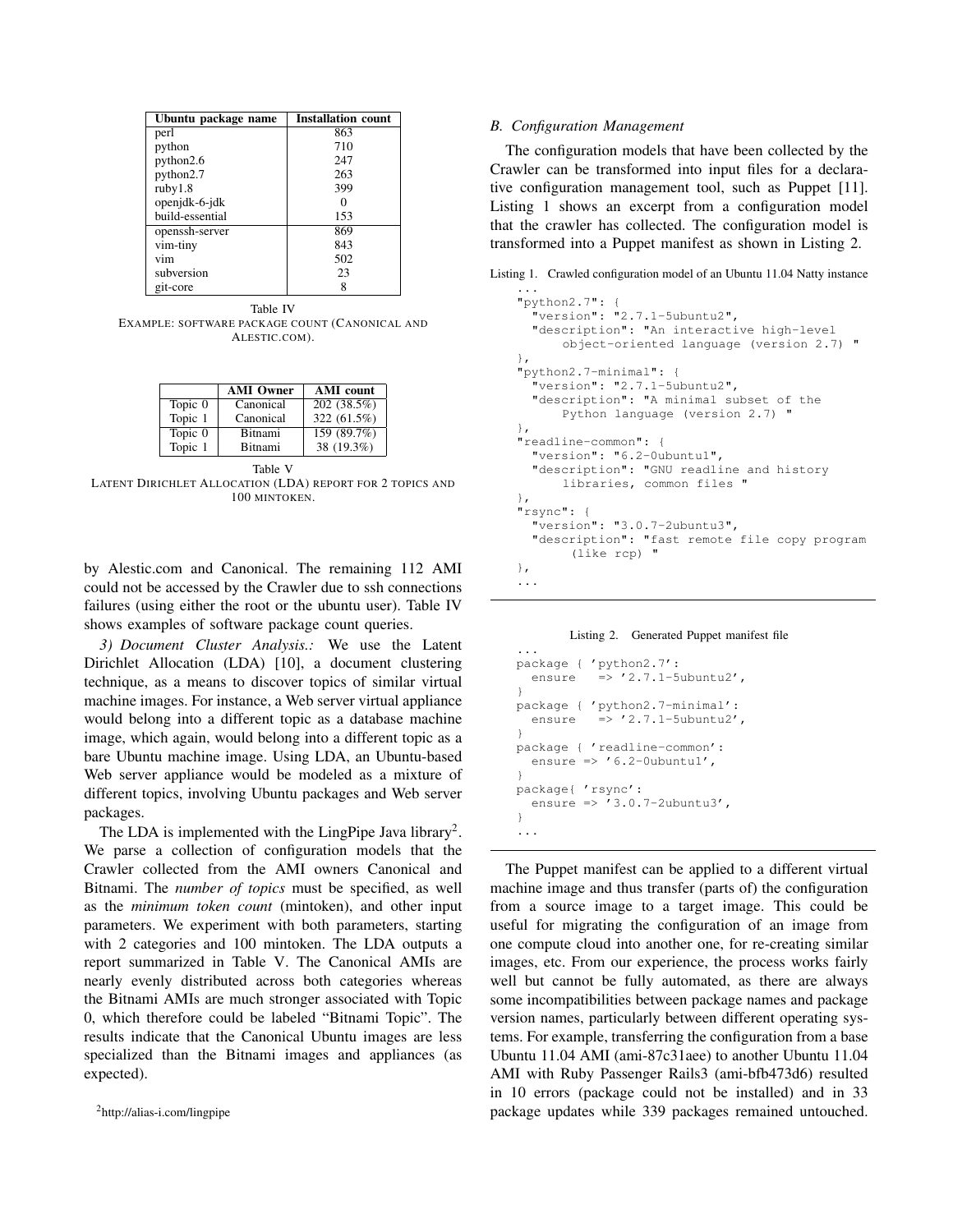We believe that a semi-automated process could provide useful assistance to system administrators. For example, a system administrator could migrate the python and ruby packages and libs from one image to another one (or more).

# V. IMPLEMENTATION

We have implemented the configuration crawler method as a software tool for crawling the Amazon Elastic Compute Cloud (EC2) [12]. Ruby scripts implement the Discoverer and Crawler components, and MongoDB servers as the configuration model database for JSON configuration documents.

The Discoverer accesses the EC2 API and retrieves a list of all EC2 region endpoints (AMI repositories), i.e., "ec2.us-east-1.amazonaws.com", "ec2.us-west-1.amazonaws.com", etc. In a next step, the Discoverer accesses the EC2 API to query the meta-data of all AMIs that match given filter criteria. We excluded all paid AMIs, since some AMIs charge substantial monthly fees billed with the first instance launch. We further restrict the list to Linux operating system AMIs by the most prominent AMI owners (see Table I). The Discoverer saves the reduced AMIs into a text file, named discovery list.

The Crawler requires a few input files: (1) the discovery list, (2) a filter definition file, and (3) a split function script. Given the input, the Crawler implementation runs a fully automated procedure and fills the database with configuration documents.

The Crawler starts multiple Crawler instances in parallel, each of which launches an EC2 instance. Each Crawler instance connects via ssh to its EC2 instance and uploads the agent software. A shell script installer downloads and installs a suitable agent. For introspection of all Linux machines, a shell script serves as basic agent software. If the operating system is suitable, the installer furthermore downloads and installs an Ohai<sup>3</sup> agent to collect additional operating system and software package information. After the shell script and Ohai agents have completed their introspection tasks, the Crawler downloads all collected data from the instance and terminates it. The collected meta-data is then uploaded by the Crawler to Amazon S3 and later transferred into the MongoDB database.

We also provide a Web frontend to the virtual machine image meta-data we collected with our crawler implementation [13]. The Web frontend lists available images and allows text searches and filtering by software libraries. The full configuration of a virtual machine image is displayed as a list of software libraries and version numbers.

# VI. RELATED WORK

Virtual Machine Introspection (VMI) [8] is a topic of security research. Different from our approach, the VMI framework can directly access the Virtual Machine Monitor (VMM). We assume that the compute cloud provider does not allow access to the VMM. Moreover, different from VMI, we do not attempt to discover security holes. Instead, we want to deliver information on software installations and configurations of virtual appliances. However, the technical approach that we used for introspection could easily be used for other purposes, as well.

Filepp et al. [14] have developed an virtual appliance configuration approach that installs missing software on appliances and finds an appliance which requires lowest effort. The approach uses a repository of appliance configurations that has been build based on the Galapagos system [15] that only detects few well-known enterprise software packages [16]. The notion of agents and automated crawling with the purpose to provide a configuration model database for a variety of applications is missing in the approach. Dastjerdi et al. [17] propose a file format to describe virtual units that comprise virtual machine images or appliances. Compute cloud providers are able to advertise machine images in their repositories in the format and, thus, allow a requirements matchmaking. The approach, however, requires providers or contributors to maintain the meta-data.

In contrast to our approach Lutterkort and McLoughlin [18] see meta-data of virtual machine images to be bundled together with its files. Marginal and distributed meta-data proposed by the approach makes it very costly to conduct an analysis.

Other approaches in the field of meta-data of virtual machine images have addressed somehow related issues. Reimer et al. [19] have recognized a sprawl of virtual machine images and introduced a semantic-based approach to describe the contents of an image. However, contents of an image are described by hash values of files tying the approach to detection of contents by identical files only. Also, this approach requires the administrator of images to adopt a certain format. Similarily, Kecskemeti et al. [20] propose an approach to decompose virtual appliances on a file level to optimize storage and transfer over networks, however, lack an identification of software actually included in an appliance. Wilson and Matthew [21] create virtual appliances from multiple software packages with configuration management technologies but void keeping the configuration of appliances in a meta-data database. Liu [22] shows how configuration meta-data allows an automated configuration of appliances, but aims at configuration settings only and misses support for rebuilding virtual appliances as a reason of trust or migration.

#### VII. CONCLUSIONS & FUTURE WORK

Building and sharing software stacks as VM images in compute clouds is gaining popularity and has already lead to an abundance of images that are available in public compute clouds. We find that the meta-data that describes the publicly

<sup>3</sup>http://wiki.opscode.com/display/chef/Ohai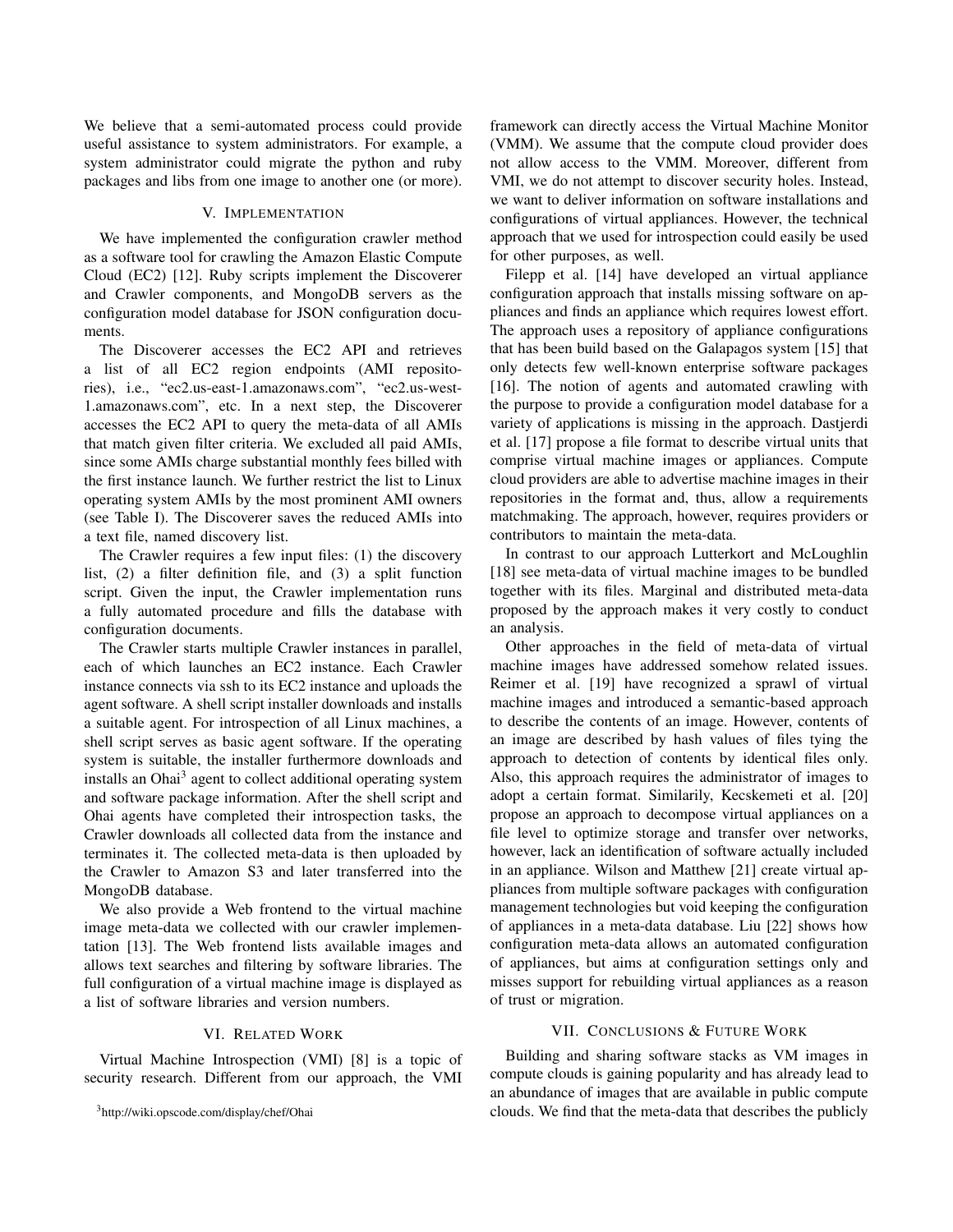available images lacks important information that software developers and system administrators need for selecting the appliance that fits their requirements.

Our work presents a method to automate the process of collecting additional meta-data about VM image configurations. The method can be applied in both private or public compute clouds. We evaluate the method by crawling public VM images in Amazon's Elastic Compute Cloud (EC2), however, plan to extend our work to a broader spectrum of compute cloud providers. The data that we collect with our Crawler is stored in a database and can be used by applications that we envision to benefit from the configuration model data and adaptability of the method. These applications include VM image selection and search, as well as statistic analysis (for example for market research or appliance categorization). Moreover, generating configuration manifests from models in the configuration model database would allow cloning or migrating images.

The presented method is open to extensions and more complex applications. With extensions to the configuration data model, more detailed analytics could be conducted, e.g., geo-location of image repositories would allow geographic querying and matching methods. Moreover, transforming version attributes from text to numbers, in the configuration data model or during analytics, could enable advanced querying possibilities. With further research and development of configuration management agents, a wider operating system support for extended configuration discovery might be possible. Advanced agents might be able to also include configuration settings of software packages, e.g., configuration files in "/etc" and other file paths, into the introspection method.

Furthermore, future work aims at introducing an extended logic for cost budget limitations and parametrization into the crawler method. Further parametrization helps to restrict a crawling process to the collection of particular meta-data attributes from a pre-ordered list of virtual appliances to minimize the introspection effort and adapt the method to specific applications. With cost budgets and parametrization an optimization logic must consider cloud service price models and align virtual machine runtimes, e.g., collect as much of the requested meta-data as possible, shutdown a machine introspection right before an additionally billed hour and repair broken results if any.

We plan to extend our Crawler implementation to support multiple public compute services and develop the presented applications to more advanced software prototypes. Moreover, we publish our Crawler implementation as open source software, hoping that the open source community uses it as a basis for future research and development. With the presented method and implementation at hand, we expect the emergence and evolution of more compute cloud crawlers along with public configuration model databases.

*Acknowledgments.:* The work presented in this paper was partially funded by the German Federal Ministry of Education and Research (BMBF) in the context of the Software-Cluster project EMERGENT (software-cluster.org) under grant number "01IC10S01". The authors assume responsibility for the content.

We thank Amazon Web Services for the research grant that supported this work.

#### **REFERENCES**

- [1] C. Sapuntzakis, D. Brumley, R. Chandra, N. Zeldovich, J. Chow, M. S. Lam, and M. Rosenblum, "Virtual appliances for deploying and maintaining software," in *Proceedings of the Seventeenth Large Installation Systems Administration Conference (LISA 2003)*, October 2003.
- [2] A. Aboulnaga, K. Salem, A. A. Soror, U. F. Minhas, P. Kokosielis, and S. Kamath, "Deploying database appliances in the cloud," *IEEE Data Eng. Bull.*, vol. 32, no. 1, pp. 13–20, 2009.
- [3] Eric Hammond, http://www.alestic.com, accessed 25th April 2012. [Online]. Available: http://www.alestic.com
- [4] Bitnami, http://www.bitnami.org, accessed 25th April 2012. [Online]. Available: http://www.bitnami.org
- [5] rPath, http://www.rpath.com, accessed 25th April 2012. [Online]. Available: http://www.rpath.com
- [6] Turnkey Linux, http://www.turnkeylinux.org, accessed 25th April 2012. [Online]. Available: http://www.turnkeylinux.org
- [7] The Cloudmarket, http://www.thecloudmarket.com, accessed 25th April 2012. [Online]. Available: http://www. thecloudmarket.com
- [8] T. Garfinkel and M. Rosenblum, "A virtual machine introspection based architecture for intrusion detection," in *NDSS*, 2003.
- [9] M. Menzel and R. Ranjan, "CloudGenius: Decision Support for Web Server Cloud Migration," in *Proceedings of the 21st International Conference on World Wide Web*. New York, NY, USA: ACM, 2012. [Online]. Available: http://arxiv.org/abs/1203.3997
- [10] D. Blei, A. Ng, and M. Jordan, "Latent dirichlet allocation," *The Journal of Machine Learning Research*, vol. 3, pp. 993– 1022, 2003.
- [11] Puppetlabs, "Puppet," http://projects.puppetlabs.com/projects/puppet, accessed 25th April 2012. [Online]. http://projects.puppetlabs.com/projects/puppet
- [12] "The Crawler Implementation," Github Repository. [Online]. Available: https://github.com/myownthemepark/ami-crawler
- [13] "The Crawler Ride," Web application, 2012. [Online]. Available: http://crawlerride.appspot.com